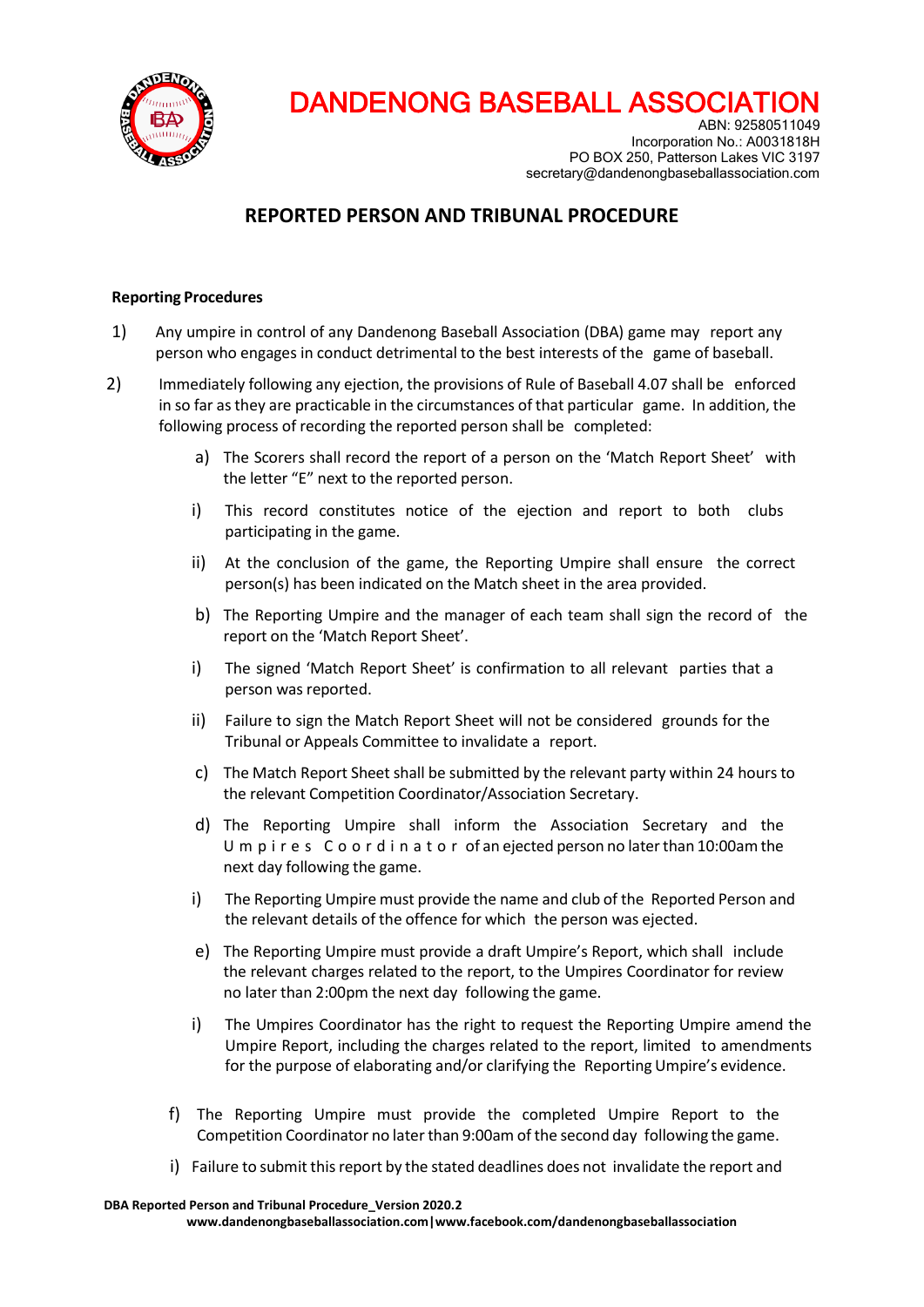

ABN: 92580511049 Incorporation No.: A0031818H PO BOX 250, Patterson Lakes VIC 3197 secretary@dandenongbaseballassociation.com

shall not be considered grounds for an appeal of any penalty that results from the report.

- ii) A Reported Person shall be permitted to continue participating in any competition if the delay in submitting the report results in any delay in the formation of a Tribunal hearing, unless the charges were referred directly to a hearing of the Tribunal by the RRO, in which case the Reported Person shall be free to play until such time that a Tribunal hearing is convened.
- g) Upon receiving notice of the Report, the Association Secretary shall forward the 'Umpire's Report' to the Report Review Officer (RRO).
- 3) The Report Review Officer (RRO) has the power to:
	- a) dismiss a charge(s) when there is insufficient evidence in the 'Umpires Report' to sustain such a charge;
	- b) Consider the Umpire's Report as prima facie evidence, determine the severity of the charge(s) set forth by the Reporting Umpire, and impose a penalty on the Reported Person based on, but not limited to, the Recommended Table of Penalties in Appendix A.
	- i) If relevant, the RRO may consider the Reported Person's previous report record in determining any penalty.
	- c) In the event the RRO categorises an offence for which the Recommended Table of Penalties list Tribunal as the recommended penalty, or the charge is not listed on the Recommended Table of Penalties, the RRO shall not issue a penalty and must refer such offences to the Tribunal for a hearing.
- 4) The RRO shall notify the Association Secretary of any decision related to the report by no later than 5:00pm of the second working day following the game.
- 5) The Association Secretary must notify the Reported Person's Club Secretary on the same day they receive the RRO's decision by email of all charges and penalties offered by the RRO and any requirement of the Reported Person to appear before the Tribunal.
	- a) The Umpire's Report will not be provided with the offer, but will be made available 24 hours before any tribunal hearing.
- 6) In all cases, the Club shall be responsible for notifying the Reported Person of any correspondence it receives related to the report.
- 7) The Club must notify the Association Secretary by 5:00pm the day after receiving the RRO's penalty offer, of the Reported Person decision, being one of the following:
	- a) The offer is 'accepted' and the Reported Person shall serve the penalty imposed.
	- b) The offer is'rejected', and a Tribunal hearing isrequested on the first Thursday after the date the player was reported to contest the charges or severity of charges.
	- c) If the Club failsto notify the Association Secretary ofthe Reported Person's response by the stated deadline the RRO's penalty offer shall stand and the suspension shall be served immediately.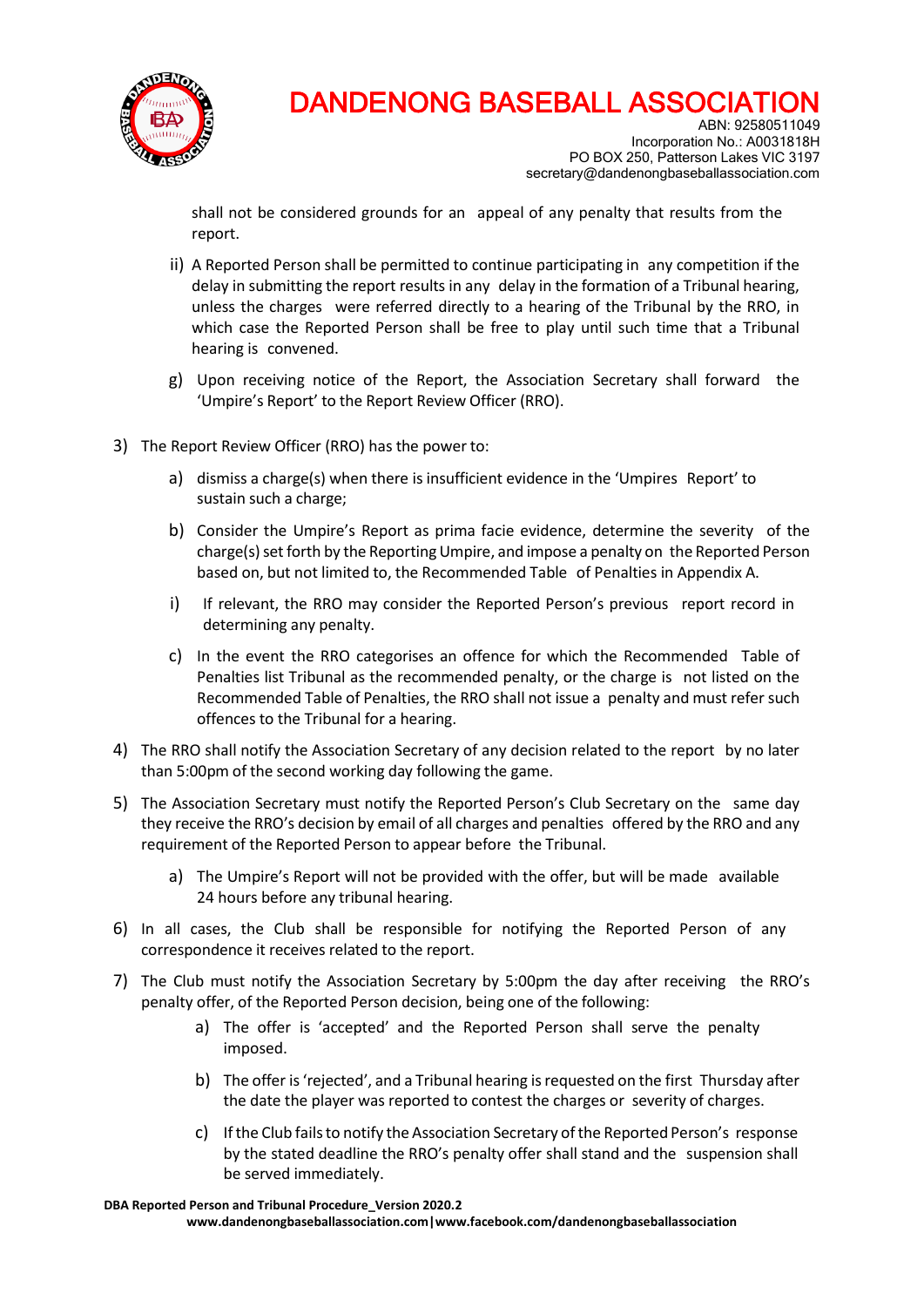

ABN: 92580511049 Incorporation No.: A0031818H PO BOX 250, Patterson Lakes VIC 3197 secretary@dandenongbaseballassociation.com

d) Please see the below table for Reporting Timeframes:

|                       | Day of Report     |                   |                   |                    |                    |
|-----------------------|-------------------|-------------------|-------------------|--------------------|--------------------|
| <b>Process</b>        | Saturday          | Sunday            | Monday            | Tuesday            | Wednesday          |
|                       |                   |                   |                   |                    |                    |
| Report Finalised (UC) | Sunday 8:00 pm    | Monday 8:00 pm    | Tuesday 8:00 pm   | Wednesday 8:00 pm  | Thursday 8:00 pm   |
|                       |                   |                   |                   |                    |                    |
| Report to AS & RRO    | Tuesday 9:00 am   | Tuesday 9:00 am   | Wednesday 9:00 am | Thursday 9:00 am   | Friday 9:00 am     |
|                       |                   |                   |                   |                    |                    |
| RRO decision to AS    | Tuesday 5:00 pm   | Tuesday 5:00 pm   | Wednesday 5:00pm  | Thursday 5:00 pm   | Friday 5:00 pm     |
|                       |                   |                   |                   |                    |                    |
| AS offer to Club      | Tuesday pm        | Tuesday pm        | Wednesday pm      | Thursday pm        | Saturday 9:00 am   |
|                       |                   |                   |                   |                    |                    |
| Club Response to AS   | Wednesday 5:00 pm | Wednesday 5:00 pm | Thursday 5:00 pm  | Friday 5:00 pm     | Sunday 5:00 pm     |
|                       |                   |                   |                   |                    |                    |
| Tribunal              | Thursday          | Thursday          | Thursday          | Thursday next week | Thursday next week |
|                       |                   |                   |                   |                    |                    |

#### **Pre-Tribunal Hearing Procedures**

- 1) Upon receiving confirmation that the Reported Person intends to contest the RRO's decision at a Tribunal hearing, the Association Secretary shall confirm the details of the Tribunal hearing to the Reported Person's Club, the Reporting Umpire and the Tribunal Chairperson.
	- a) The meeting of the Tribunal is fixed and cannot be changed, except at the discretion of the Tribunal Chairperson.
	- b) If the Reporting Umpire is unable to attend the scheduled Tribunal hearing, the Tribunal chairperson may offer the Reporting Umpire a telephone or other electronic conference link to have the tribunal held. This shall be given at the discretion of the Tribunal Chairperson.
	- c) Should a Reported Person be unable to attend the next scheduled hearing of the Tribunal, that person shall immediately notify the Association Secretary and state the reason for their enforced absence. The Tribunal shall consider all aspects of the matter and decide if the reported person should be given permission to participate in any games set down to be scheduled prior to the re-scheduled hearing.
- 2) The Association Secretary shall provide to the Reported Person's Club Secretary and the Tribunal Chairperson copies of the Umpire's Report and the 'Tribunal Agenda' no later than 24 hours prior to the scheduled Tribunal hearing.
- 3) The Tribunal Chairperson shall establish the Tribunal Panel for the purpose of conducting the Tribunal hearing.
	- a) In the situation insufficient Tribunal members are available for a Tribunal hearing, the Tribunal Chairperson shall have the power to co-opt any member of the DBA Board, to act as a Tribunal member. Members of Baseball Victoria or the VSBL Tribunal Panel may also be contacted should they be required.
	- b) If the Tribunal Chairperson is unable to attend a Tribunal hearing, one of the attending Tribunal members shall perform the role of Chairperson in accordance with these Tribunal Procedures.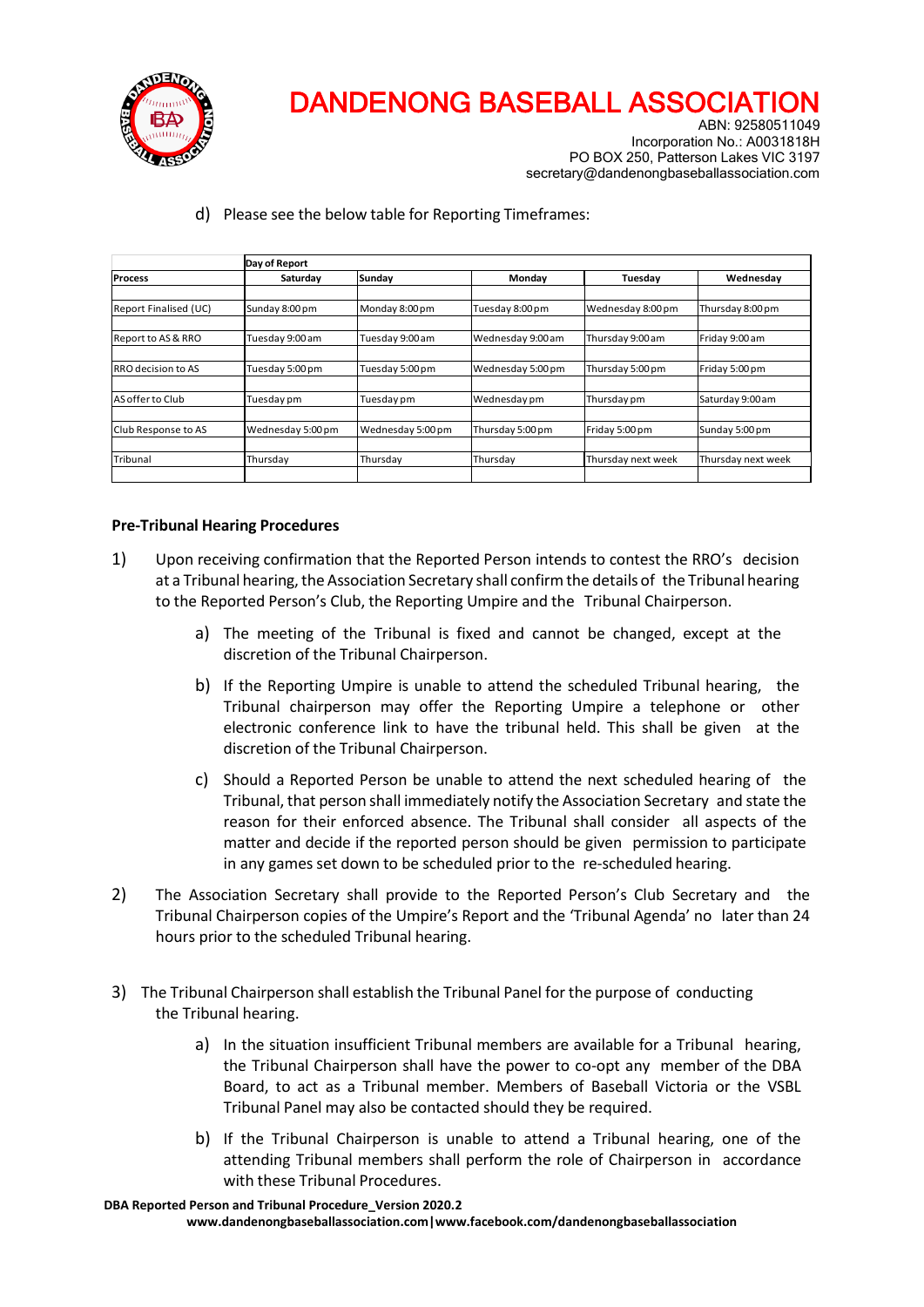

ABN: 92580511049 Incorporation No.: A0031818H PO BOX 250, Patterson Lakes VIC 3197 secretary@dandenongbaseballassociation.com

- 4) Notification of all witnesses attending the Tribunal hearing must be submitted to the Association Secretary by 12:00pm the day of the scheduled tribunal hearing.
	- a) The Reporting Umpire and the Reported Person may call any witness they desire. It is not the responsibility of the Tribunal panel to arrange for the presentation of any such witness.
	- b) The Tribunal Panel may call any witness it deems to have the capacity to provide evidence relevant to the outcome of the hearing. The Tribunal Panel will arrange for the presentation of such witnesses.
	- c) Any written evidence must be signed by the witness and tabled at the hearing at the discretion of the Tribunal Chairperson, who shall provide sufficient time for all parties at the hearing to read the written evidence.
	- d) A Reported Person may submit an Incident Report which shall be tabled at the Tribunal hearing. Sufficient time shall be given by the Tribunal Chairperson for all parties to read the report.
	- i) A template of the Reported Person Incident Report shall be made available on the DBA website.
- 5) Notification of all advocates attending the Tribunal hearing must be submitted to the Association Secretary by 12:00pm the day of the scheduled tribunal hearing.
	- a) Any Reported Person or Reporting Umpire over the age of eighteen years of age at the date of the Tribunal hearing may have an advocate at the discretion of the Tribunal Chairperson.
	- b) A Reported person who is under eighteen years of age at the date of the Tribunal hearing shall be permitted to appoint an adult person as his or her advocate.
	- i) Should a Reported Person engage an advocate, the advocate shall assume control of the Reported Person's defense and the Reported Person will not be permitted to speak unless it is to give evidence on his/her own behalf.
	- c) Advocates are permitted to be in attendance for the duration of the hearing but are not entitled to give evidence during the hearing.
- 6) Notification of all observers attending the Tribunal hearing must be submitted to the Association Secretary by 12:00pm the day of the scheduled tribunal hearing.
	- a) Observers must be approved by the Tribunal Chairperson.
	- b) At the discretion of the Tribunal Chairperson, observers shall be permitted to remain throughout the entire hearing.
	- c) Observers shall not be permitted to provide evidence or engage in any other function of the hearing.
- 7) The Tribunal Chairperson shall have the sole discretion to request any person to remove him/herself from the hearing at any time.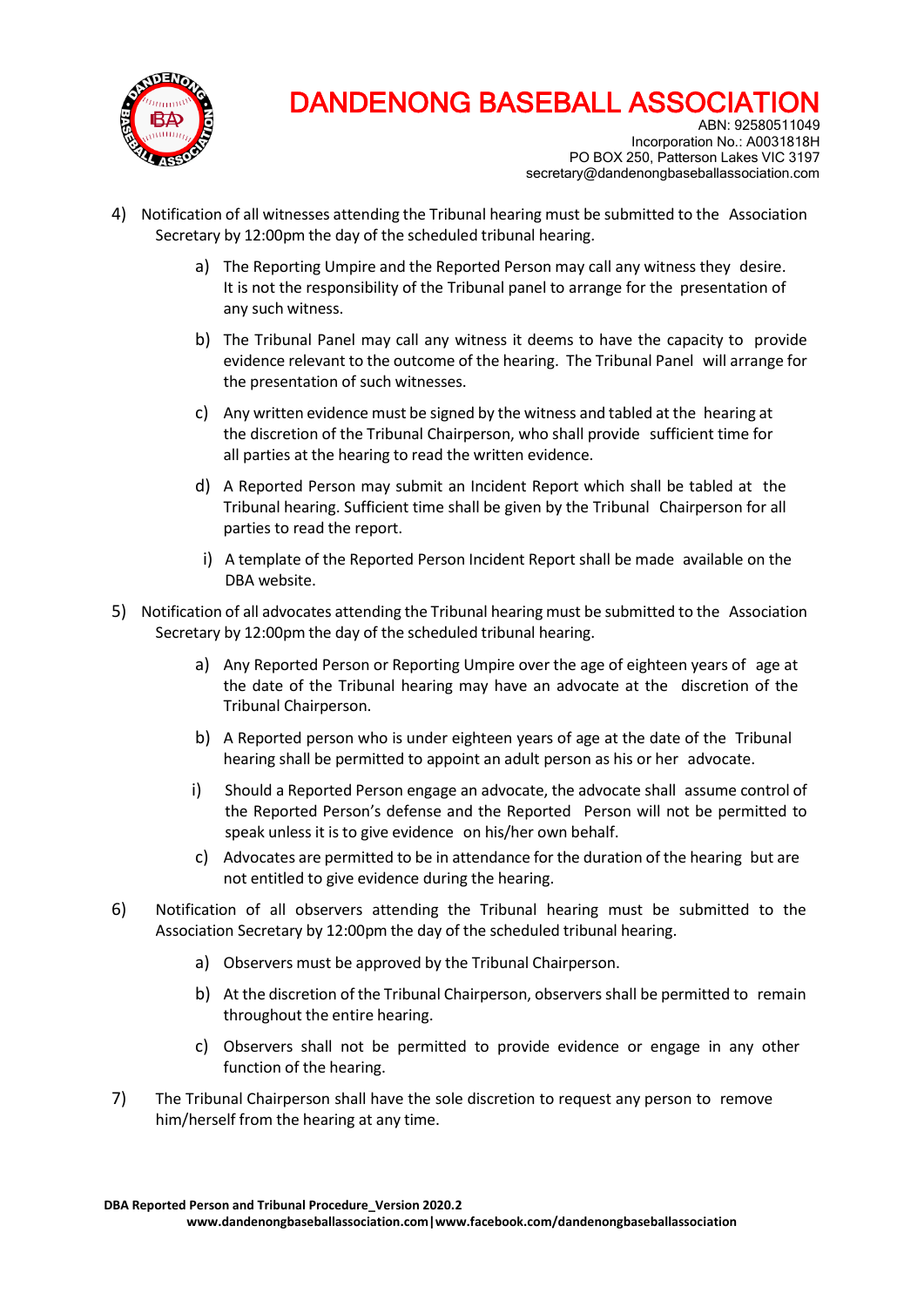

ABN: 92580511049 Incorporation No.: A0031818H PO BOX 250, Patterson Lakes VIC 3197 secretary@dandenongbaseballassociation.com

#### **Tribunal Hearing Procedures**

- 1) Prior to the beginning of proceedings, the Tribunal Chairman shall be responsible for notifying all parties present at the Tribunal hearing of the following conditions:
	- a) "This hearing has begun and shall be conducted in a fair and unbiased manner. It is the Tribunal Chairperson's duty to ensure that all persons observe the standards and conditions set out in DBA Tribunal Hearing Procedures."
	- b) "Any person giving evidence of an untruthful or unsatisfactory nature to the Tribunal may be suspended from taking part in any matches for such time as the Tribunal shall decide, and in the case of any other person, shall be reported to the DBA to be dealt with as deemed appropriate."
	- c) "In the event the charges against the Reported Person are considered extreme or serious by the Tribunal Chairman, the Chairman shall consider the Tribunal hearing to be a preliminary hearing in order to confirm the charges and a subsequent hearing shall be convened as determined by the Tribunal Chairman to allow all parties additional time to confirm and arrange witnesses."
- 2) The Tribunal Chairman is responsible for calling the following parties into the tribunal.
	- a) The Reporting Umpire(s) and advocates;
	- b) The Reported Person(s) and advocates;
	- c) Other witnesses;
	- d) Observers.
- 3) Observers shall identify themselves to all parties at the Tribunal hearing.
	- a) The Tribunal Chairperson may require observersto leave the hearing at any time.
- 4) Witnesses must not be present in the Tribunal hearing until such time the Tribunal Chairperson believesthe Reporting Umpire and Reported Person have no further evidence to submit.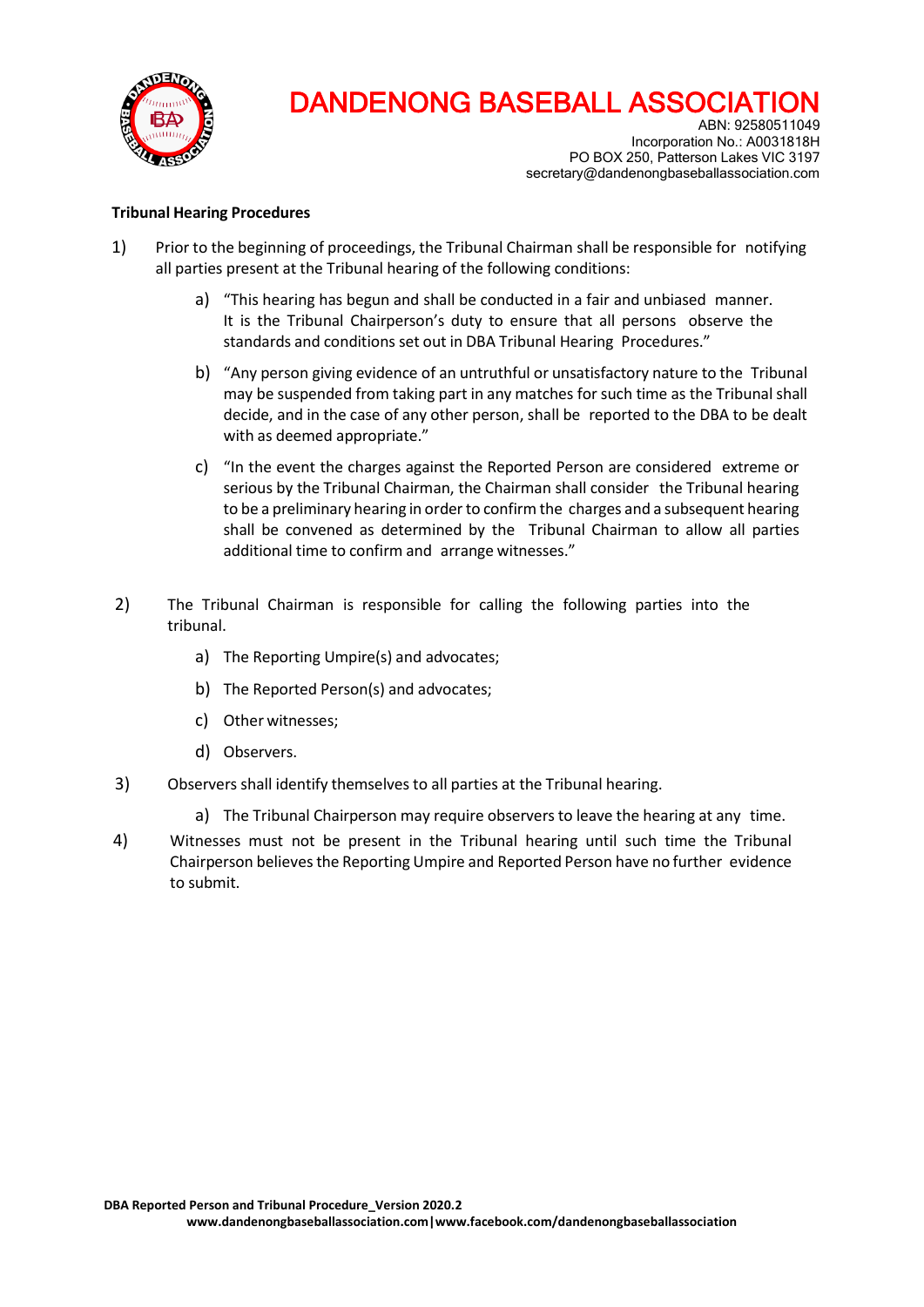

ABN: 92580511049 Incorporation No.: A0031818H PO BOX 250, Patterson Lakes VIC 3197 secretary@dandenongbaseballassociation.com

- 5) The ReportingUmpire shall be asked to announce the relevant charges and provide evidence to the hearing.
	- a) In the event that the Reporting Umpire is not in attendance at the appointed time of the Tribunal hearing, the Tribunal Chairperson shall allow a reasonable period of 'grace'.
	- b) If the Reporting Umpire does not appear during the period of grace, the report shall not lapse, with the hearing adjourned and all parties advised of the new hearing date and time.
	- i) The Reported Person may participate in any games to be played prior to the rescheduled Tribunal hearing, subject to the approval of the Tribunal Chairperson.
	- ii) The Tribunal Chairperson must advise the Association Secretary and the Umpires Coordinator of the Reporting Umpire's failure to attend the Tribunal hearing.
	- iii) The Reporting Umpire shall be required to submit a written explanation for not appearing atthe Tribunal hearing to the Umpires Coordinator. Disciplinary action for failing to attend the hearing shall be at the discretion of the Umpires Coordinator.
- 6) The Reported Person shall be asked to enter a plea of Guilty or Not Guilty.
	- a) Should the Reported Person be undecided then the Tribunal shall enter a plea of not guilty and the Reported Person shall present their defense.
	- b) In the event that the Reported Person is not in attendance at the appointed time of the Tribunal hearing, the Tribunal Chairperson shall allow a reasonable period of 'grace'.
	- c) If the Reported Person does not appear during the period of grace, the Tribunal Panel shall, in the absence of the Reported Person, hear evidence from the Reporting Umpire and any witnesses.
	- d) The Tribunal Panel shall consider the information submitted and, should there be a prima facie case against the Reported Person, the Tribunal Panel may enforce a penalty on the Reported Person.
	- i) Where a penalty is enforced in the Reported Person's absence, the Secretary of the Reported Person's Club will be advised of the penalty by the Competition Coordinator within 24 hours of the hearing.
	- ii) The Suspended Person will remain under suspension from all DBA competitions until an appearance before the Tribunal to give explanation for the absence from the original hearing, after which the Tribunal Panel hasthe discretion to determine the ongoing nature of the penalty.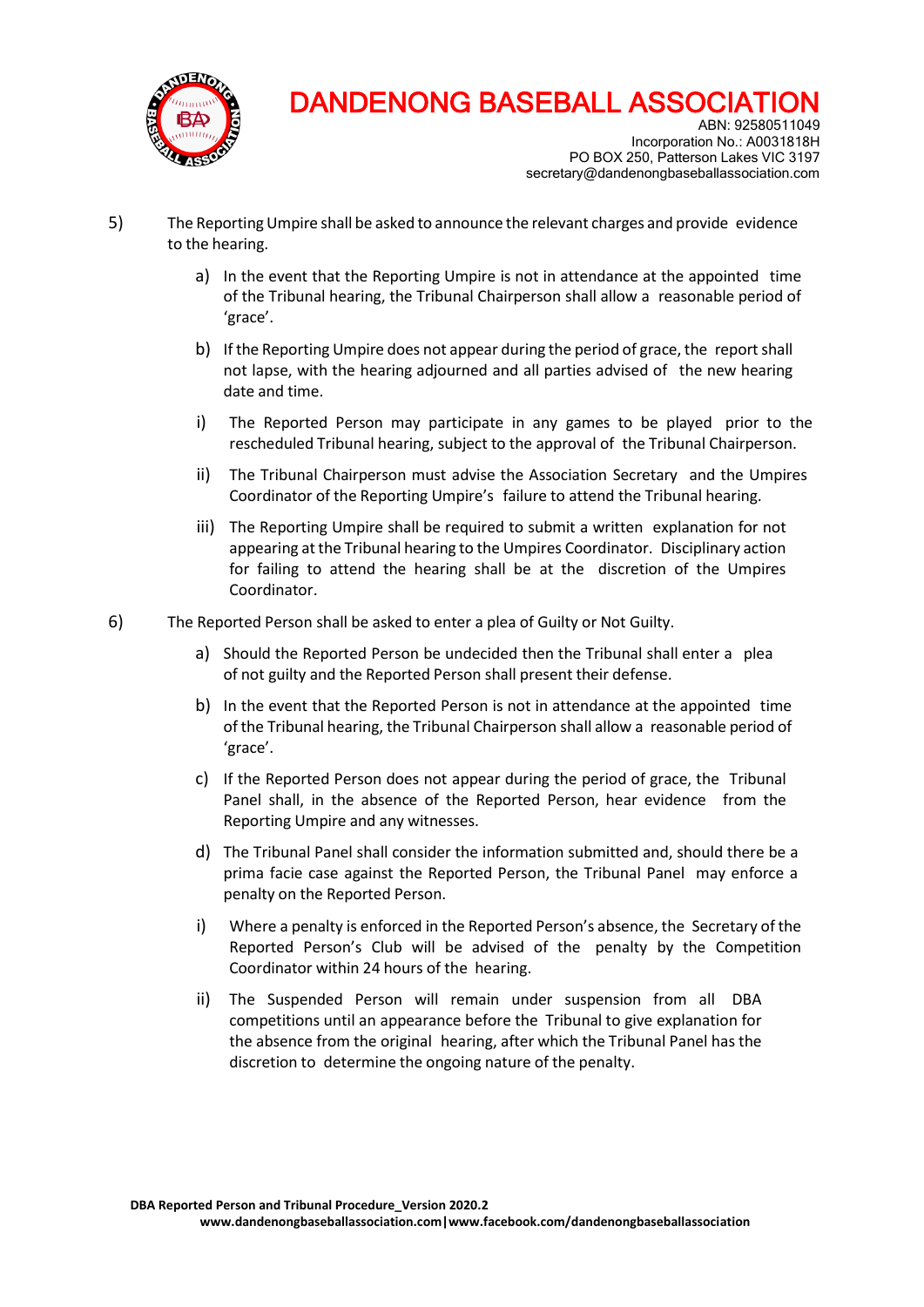

ABN: 92580511049 Incorporation No.: A0031818H PO BOX 250, Patterson Lakes VIC 3197 secretary@dandenongbaseballassociation.com

- iii) Arrangements for a Suspended Player to appear before the tribunal shall be made through the Association Secretary.
- 7) The Reported Person, or the advocate representing the Reported Person, may question the Reporting Umpire, limited to questions for the purpose of elaborating and/or clarifying the Reporting Umpire's evidence.
- 8) The Reporting Umpire, or the advocate representing the Reported Umpire, may question the Reported Person, limited to questions for the purpose of elaborating and/or clarifying the Reported Person's evidence.
- 9) Once all evidence issubmitted by the Reporting Umpire and Reported Person, the Tribunal Chairperson may individually call on additional witnesses, including those arranged by the Tribunal Panel, to provide further evidence.
	- a) Any questions directed to or from any witness must be asked through the Tribunal Chairperson, limited to questionsfor the purpose of elaborating and/or clarifying evidence.
	- b) Where the Tribunal Panel can establish it is the intention of multiple witnesses to give similar evidence, the Tribunal Chairperson has the discretion to acknowledge these witnesses and have it noted in the minutes that their evidence is similar in nature, without calling these witnesses to provide evidence.
	- c) Tribunal Panel members may ask questions of the Reporting Umpire, Reported Person, or other witnesses at any time, limited to questions for the purpose of elaborating and/or clarifying any party's evidence.
- 10) Once all evidence is presented, the tribunal shall retire to consider the evidence and determine the Reported Person's guilt, innocence or the severity of the charges in relation to the offences in the report.
- 11) Upon reaching a judgement, the Tribunal Panel shall reconvene and the Tribunal Chairperson shall inform the Reported Person of the outcome of the Panel's deliberations.
- 12) If a Reported Person is found guilty of an offence(s), penalties may be based on the Recommended Table of Penalties contained within this procedure.
- 13) All penalties issued under these Playing Conditions take immediate effect from the next scheduled game of the grade in which the offense occurred.
- 14) All penalties issued by the Tribunal take immediate effect and the Suspended Person must not play, manage, coach, or assist in the conduct of any Senior, Women's, Masters or Juniors baseball game for the duration determined by the Tribunal.
	- a) For the purpose of these procedures, a game is deemed to commence when the umpire enters the playing field in compliance with Rule of Baseball 4.01.
	- i) Any suspended person who, at or from that time, indulges in any of the activities mentioned may be reported for breach of suspension.
	- ii) Any person may report any breach of suspension to the Association Secretary.

**DBA Reported Person and Tribunal Procedure\_Version 2020.2**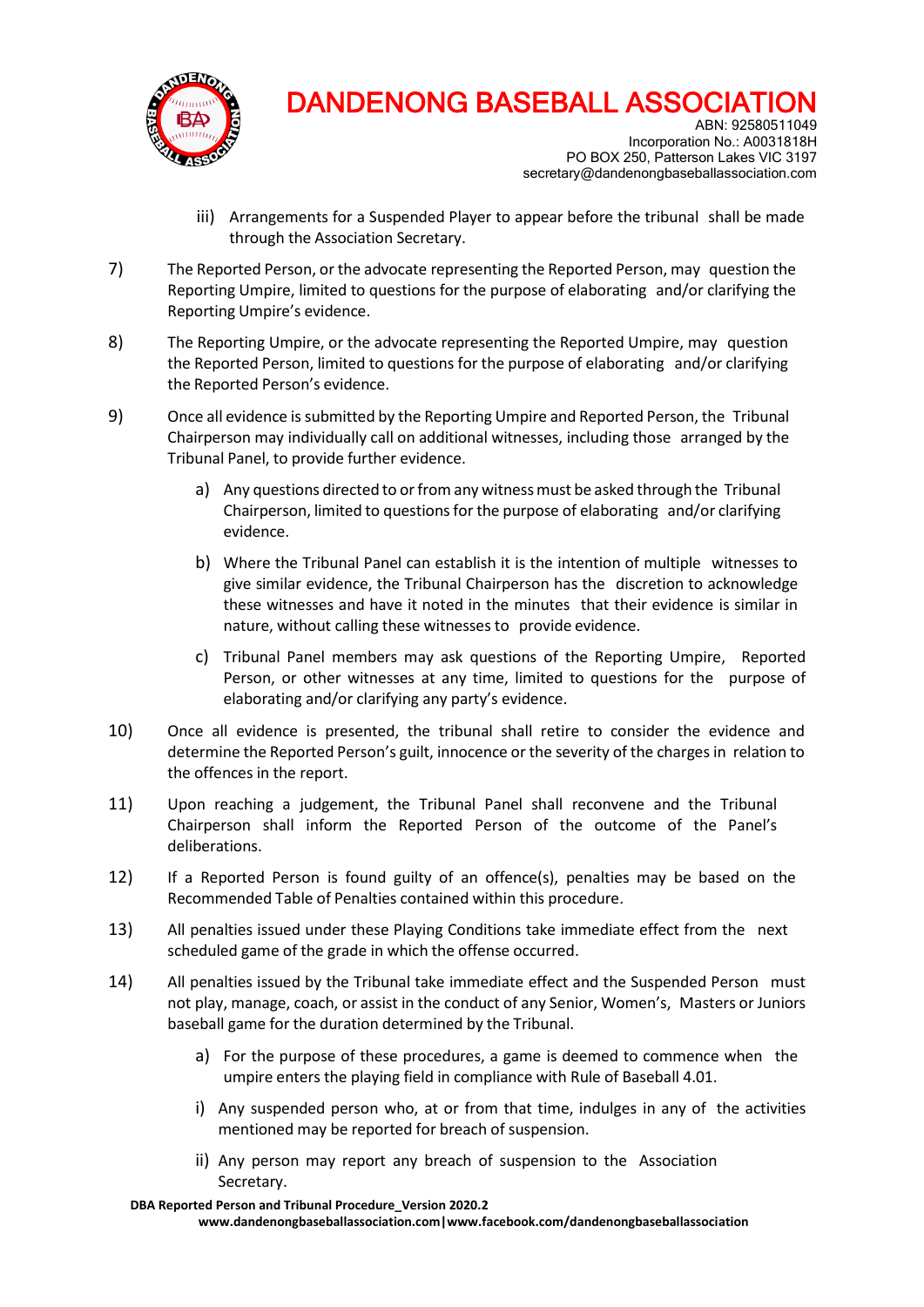

ABN: 92580511049 Incorporation No.: A0031818H PO BOX 250, Patterson Lakes VIC 3197 secretary@dandenongbaseballassociation.com

- iii) In the event this occurs, the Tribunal shall schedule an additional hearing to hear these charges. The Tribunal is empowered to hear the matter, with or without the Suspended Person present, and to impose any further penalty as it deems appropriate.
- 15) As soon as practicable, the Tribunal Chairperson shall advise of the Tribunal Panel's judgement in writing to the Association Secretary.
- 16) The Association Secretary shall notify the following officials in writing within 24 hours of receiving notification of the Tribunal Panel's judgement from the Tribunal Chairperson:
	- a) The Reported Person's Club Secretary;
	- b) Umpires Coordinator.
	- i) An appeal of the Tribunal Panel's decision may only commence once this notification has been provided.
- 17) If the Suspended Player or Reporting Umpire is unsatisfied with a decision of the Tribunal, the Suspended Player may apply the findings of the Tribunal in accordance with the VSBL DBA? Appeal – Tribunal Decisions policy.
- 18) Minutes of the Tribunal hearing shall be compiled by the Tribunal Secretary.
- 19) The outcome of the Tribunal shall also be made available on the DBA Website.
- 20) The Tribunal Chairperson shall maintain a Register of Reported Persons and record the details of all proven offences and penalties.
	- a) Such record shall also be made available to the Report review Person on request.

#### **Re-Opening a Tribunal Hearing**

- 1) In the event an appeal of a Tribunal's decision is upheld on the basis new evidence has been validated that may alter the original decision, the Tribunal shall re-open the original case for the purpose of considering this new evidence in the context of the entire case.
- 2) If a case is re-opened, the membersthat formed the Tribunal to determine the original decision shall be reconvened.
- 3) At the discretion of the Tribunal Chairperson, the Tribunal may consider the new evidence and set aside the original decision without a hearing.
- 4) Should the Tribunal Chairperson determine a hearing is required to consider the new evidence, the hearing shall be conducted under the Tribunal Hearing Procedures set forth in these procedures.
- 5) Following the Tribunal's consideration of the new evidence, the Tribunal shall have the power to:
	- a) Uphold the original decision.
	- b) Vary, alter, or amend the severity of the original decision.
	- c) Set aside the original decision.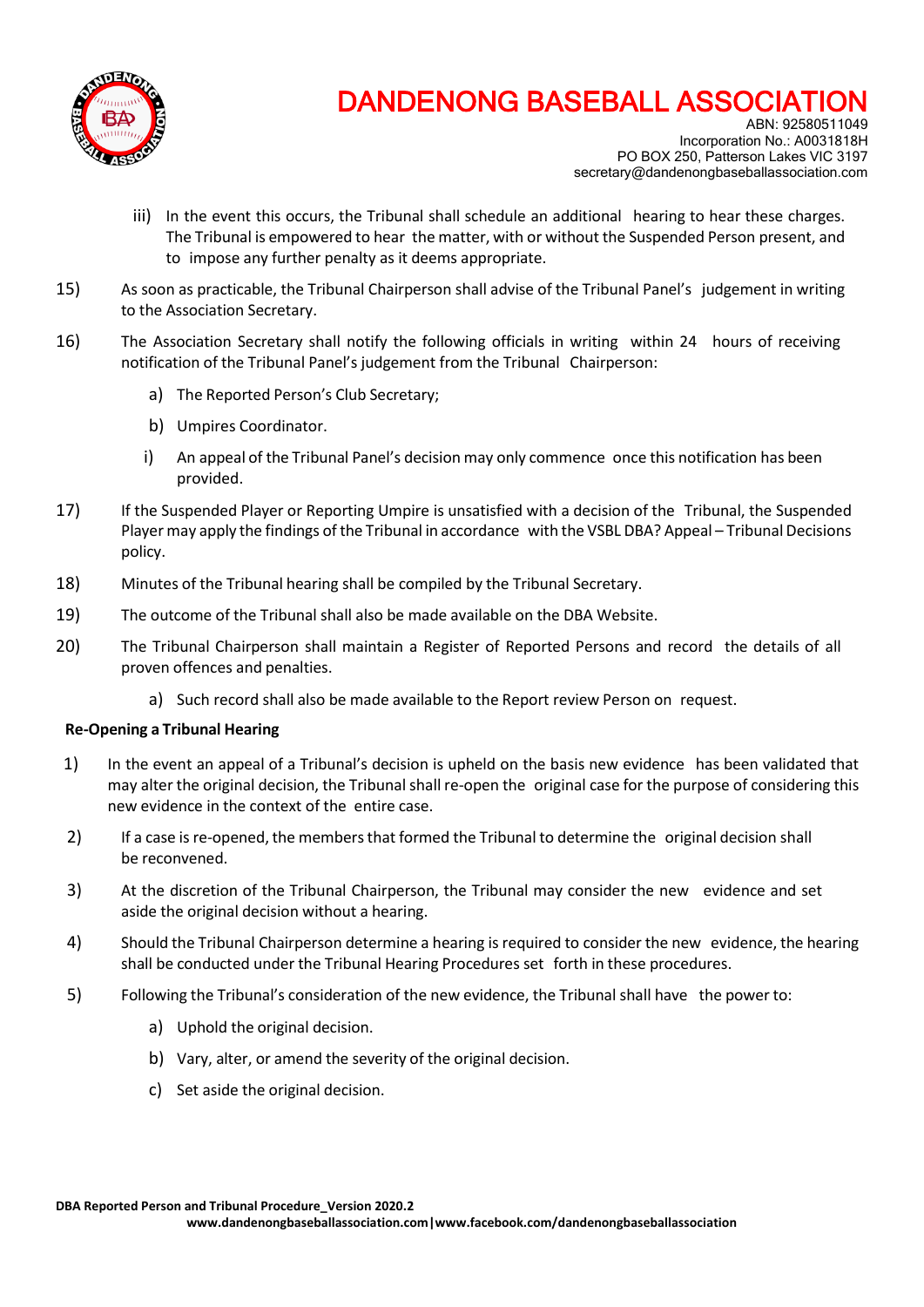

ABN: 92580511049 Incorporation No.: A0031818H PO BOX 250, Patterson Lakes VIC 3197 secretary@dandenongbaseballassociation.com

#### **Appendix A**

### **TABLE OF TRIBUNAL OFFENCES AND PENALTIES ("TABLE")**

#### **Table**

- 1/1 Sus season means 1 week suspended for 1 season
- Tribunal means an automatic tribunal appearance
- Tribunal Discretion means the penalty is at the discretion of the tribunal. This can include an automatic tribunal appearance or a penalty offered.

*Tribunal penalties are guidelines, as such it is at the absolute discretion of the tribunal to change any penalties they see fit.*

#### **OFFENCES:**

#### **AUDIBLE OBSCENE LANGUAGE**

| Low:    |                            |
|---------|----------------------------|
| Medium: |                            |
| High:   | 2                          |
| Severe: | <b>Tribunal Discretion</b> |

#### **ABUSIVE LANGUAGE**

| Low:    | 1                          |
|---------|----------------------------|
| Medium: | $\mathcal{L}$              |
| High:   | 3                          |
| Severe: | <b>Tribunal Discretion</b> |

#### **ABUSIVE LANGUAGE DIRECTED AT AN UMPIRE**

| Low:    | 2        |
|---------|----------|
| Medium: | 3        |
| High:   | 4        |
| Severe: | Tribunal |

#### **DISSENT**

| N/A (Yellow Card)          |
|----------------------------|
| $1/1$ Sus                  |
| 1                          |
| <b>Tribunal Discretion</b> |
|                            |

#### **ARGUING BALLS AND STRIKES**

| Low:    |                            |
|---------|----------------------------|
| Medium: | 1                          |
| High:   | $\mathcal{L}$              |
| Severe: | <b>Tribunal Discretion</b> |

#### **UNSPORTSMANLIKE CONDUCT**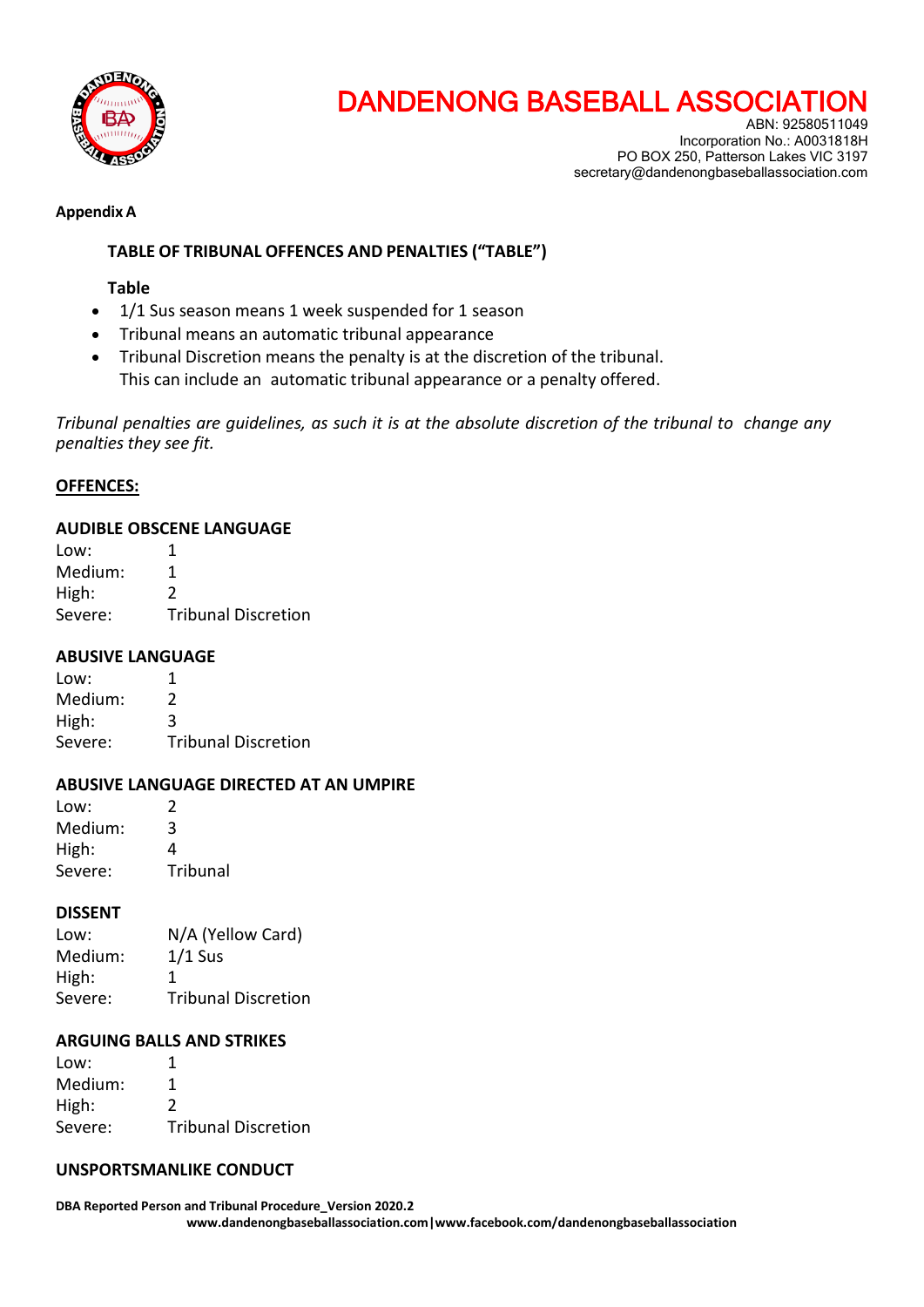

Incorporation No.: A0031818H PO BOX 250, Patterson Lakes VIC 3197 secretary@dandenongbaseballassociation.com

| Low:    | 1                          |
|---------|----------------------------|
| Medium: | $\mathcal{L}$              |
| High:   | <b>Tribunal Discretion</b> |
| Severe: | Tribunal                   |

#### **EQUIPMENT ABUSE**

| Low:    | $1/1$ Sus                  |
|---------|----------------------------|
| Medium: |                            |
| High:   | 2                          |
| Severe: | <b>Tribunal Discretion</b> |

#### **ATTEMPTING TO STRIKE**

Low: Tribunal Discretion Medium: Tribunal Discretion High: Tribunal Severe: Tribunal

#### **STRIKING**

| Low:    | <b>Tribunal Discretion</b> |
|---------|----------------------------|
| Medium: | Tribunal                   |
| High:   | Tribunal                   |
| Severe: | Tribunal                   |

#### **INTENTIONALLY THROWING AT A BATTER**

| Low:    | N/A      |
|---------|----------|
| Medium: | N/A      |
| High:   | N/A      |
| Severe: | Tribunal |

#### **CHARGING AT THE MOUND**

| Low:    | N/A      |
|---------|----------|
| Medium: | N/A      |
| High:   | N/A      |
| Severe: | Tribunal |

#### **MELEE**

1 week is automatically given to all players listed on the match report sheet.

Any charge defined as a melee will be sent straight to the tribunal and will receive a 50% loading rounded up on to the nearest number (ex: one week gets a 50% loading becomes 1.5 which is in turn rounded up to 2).

#### **FIGHTING/WRESTLING**

Low: 1 Medium: 2 High: 4

**DBA Reported Person and Tribunal Procedure\_Version 2020.2**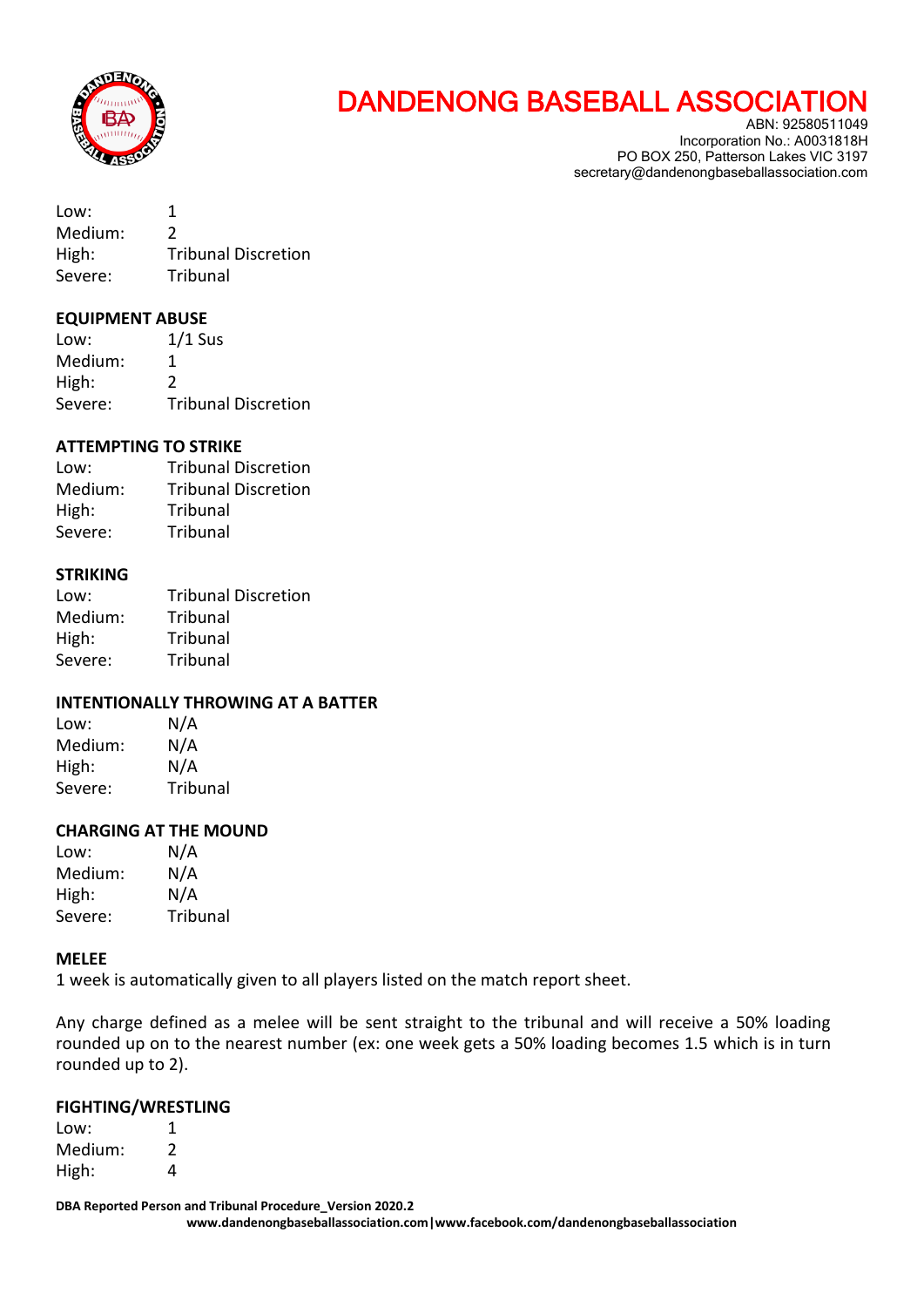

ABN: 92580511049 Incorporation No.: A0031818H PO BOX 250, Patterson Lakes VIC 3197 secretary@dandenongbaseballassociation.com

Severe: Tribunal

**DISOBEYING UMPIRES DIRECTION**

Low:  $1/1$  Sus Medium: 1 High: 2 Severe: Tribunal Discretion **FAILING TO LEAVE THE FIELD** Low:  $1/1$  Sus Medium<sup>.</sup>

| <u>iviculuit.</u> |                            |
|-------------------|----------------------------|
| High:             |                            |
| Severe:           | <b>Tribunal Discretion</b> |

#### **ROUGH PLAY**

| Low:    | 1        |
|---------|----------|
| Medium: | 2        |
| High:   | 3        |
| Severe: | Tribunal |

#### **OTHER**

| Low:    | <b>Tribunal Discretion</b> |
|---------|----------------------------|
| Medium: | <b>Tribunal Discretion</b> |
| High:   | <b>Tribunal Discretion</b> |
| Severe: | <b>Tribunal Discretion</b> |

#### **Offence**

The offences listed above are some of the more common offences however umpires are not restricted to the listed offences. The penalty for any other reported offences that are not listed will be at the tribunal's discretion

#### **Process**

Once a report is notified to the Baseball Office, the umpire/s will provide a written report detailing the incident/s and will recommend the level (low, medium, high, severe) of the offence in accordance with the Table.

The RRO will then read the report and decide the level in accordance with the Table. RRO as to the level of the report will determine the penalty offered.

Once the Tribunal has determined the penalty, the player's Club will be contacted and the player will be offered the penalty. The player then may:

- choose to accept the penalty and not attend a Tribunal hearing;
- choose to attend the Tribunal hearing and plead not guilty; or
- choose to plead guilty and attend the Tribunal hearing as to penalty.

**DBA Reported Person and Tribunal Procedure\_Version 2020.2**